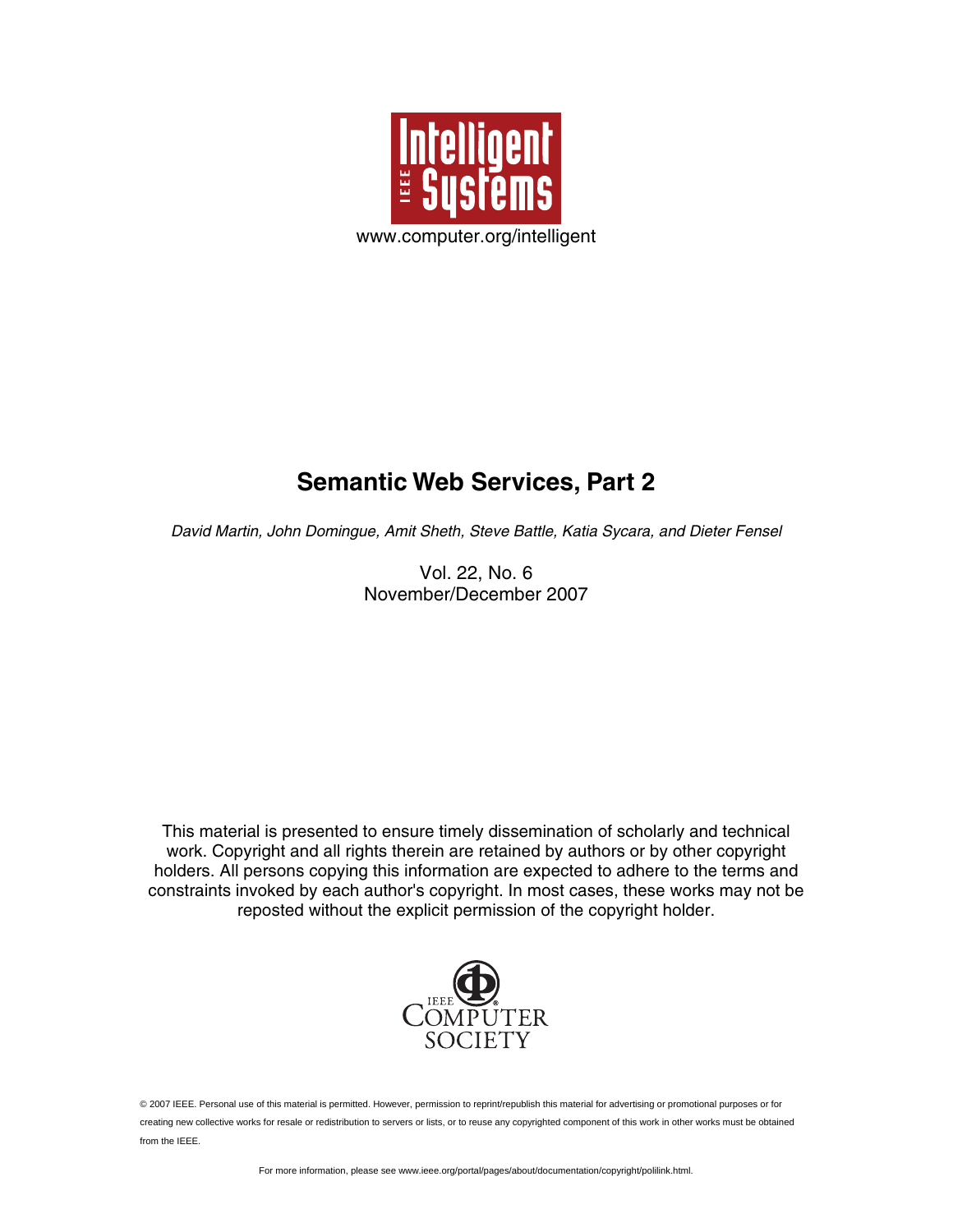# **Semantic Web Services, Part 2**

**David Martin,** *SRI International* **John Domingue,** *Knowledge Media Institute, Open University*

**II** n part 2 of this Trends & Controversies installment, we continue exploring the state of the art, current practices, and future directions for Semantic Web services. SWS aims to bring Semantic Wechnology—for representi n part 2 of this Trends & Controversies installment, we continue exploring the state of the art, current practices, and future directions for Semantic Web services. SWS aims to bring Semantic Web ledge—to bear in Web service contexts. The objective is to enable a fuller, more flexible automation of service provision and use and the construction of more powerful tools and methodologies for working with services. For an overview of SWS, please see our introduction to part 1 in the September/October 2007 issue. That introduction also includes references for major SWS initiatives, such as SAWSDL, OWL-S. WSMO, SWSF, and the Internet Reasoning Service. Part 1 also includes essays by Michael L. Brodie and Frank Leymann that discuss service technology needs from a long-term industry perspective. In this issue, we conclude with four more essays.

The first two essays are primarily concerned with nearer-term directions—steps that will let us build out from the current state of the art toward greater adoption and applicability of SWS approaches. Amit Sheth lays out a near-term roadmap of steps that will be essential for industry acceptance of SWS approaches, starting from SAWSDL and current industry practice. (See the "Frequently Used Acronyms" sidebar for explanations of SAWDSL and other terms.) Among other things, he counsels that essential steps are required to make SWS approaches sufficiently accessible and economically attractive to industry. Steve Battle starts with an analysis of OWL-S's strengths and limitations. He then discusses the necessary evolution of business ontologies for SWS. Along with the evolution of business practices, this will allow for Web services and SWS approaches to come together.

The final two essays put forward longer-term agendas for the evolution of SWS. Katia Sycara argues that SWS could benefit from decoupling itself from the basic stack of Web service standards rather than following a more incremental trajectory tied to their evolution. She also identifies two important opportunities in which this strategy could pay off. Dieter Fensel takes a broad perspective, arguing that the characteristics of Internet-scale service usage, and problem solving in general, call for an entirely new conceptualization of some of the core challenges of computer science for the 21st century.

*—David Martin and John Domingue*

### **Beyond SAWSDL: A Game Plan for Broader Adoption of Semantic Web Services**

Amit Sheth, *Kno.e.sis Center, Wright State University*

After a flurry of research led by the OWL-S, WSMO, SWSF, and WSDL-S groups, the SWS community has

taken the first concrete steps toward building a SWSbased solution: the W3C proposed recommendation SAWSDL (www.w3.org/2002/ws/sawsdl), its associated tools and use cases, and initial applications.<sup>1</sup> Where do we go from here? The researchers among us might be fully convinced of the importance and benefit of adding semantics to Web services and impatient to see their research translated into technologies and adapted for real use. However, I believe we might need to do a lot more work before we see substantial adoption of SWS technologies.

First, we must be patient. Both Web services and the Semantic Web are prerequisites for SWS, at least in the form in which SAWSDL or its extensions could evolve. Despite a clear uptick in adoption of Web services by industry, initial success stories, and early adoption of Semantic Web technologies,<sup>2</sup> broad acceptance and adoption could take another three years or so. For the Web services part, the reason is the complexity and confusion resulting from WS-\* specifications, some of which (such as security and policy/ agreement) are critical and either not yet mature or yet to be broadly adopted. For the Semantic Web, the challenges are to convince practitioners

- that ontologies can be and have been built and are manageable,
- that we can do much with limited semantics and without becoming experts in description logic,
- that we don't need a single ontology for everything and we know how to work reasonably well in a multi-ontology environment, and
- that technology is ready for building robust applications.

We might also have to wait out the current Web 2.0 euphoria, bordering on infatuation. Clearly, Web 2.0 is seductive, easy to use and adopt, and highly valuable for some purposes, but it isn't a solution to all problems and requirements. Technologies such as SWS won't get attention until there is a broader realization of what problems Web 2.0 can't solve and why Web 3.0 (the new code for Semantic Web technologies-enabled Web) is needed.

Second, we must do a better job of understanding, explaining, and managing the complexity of using SWS. Take, for example, the SWS Challenge (http://sws-challenge.org), in which six teams of researchers have implemented or tried to implement a solution to a realistic but relatively simple application using widely different approaches, formalisms,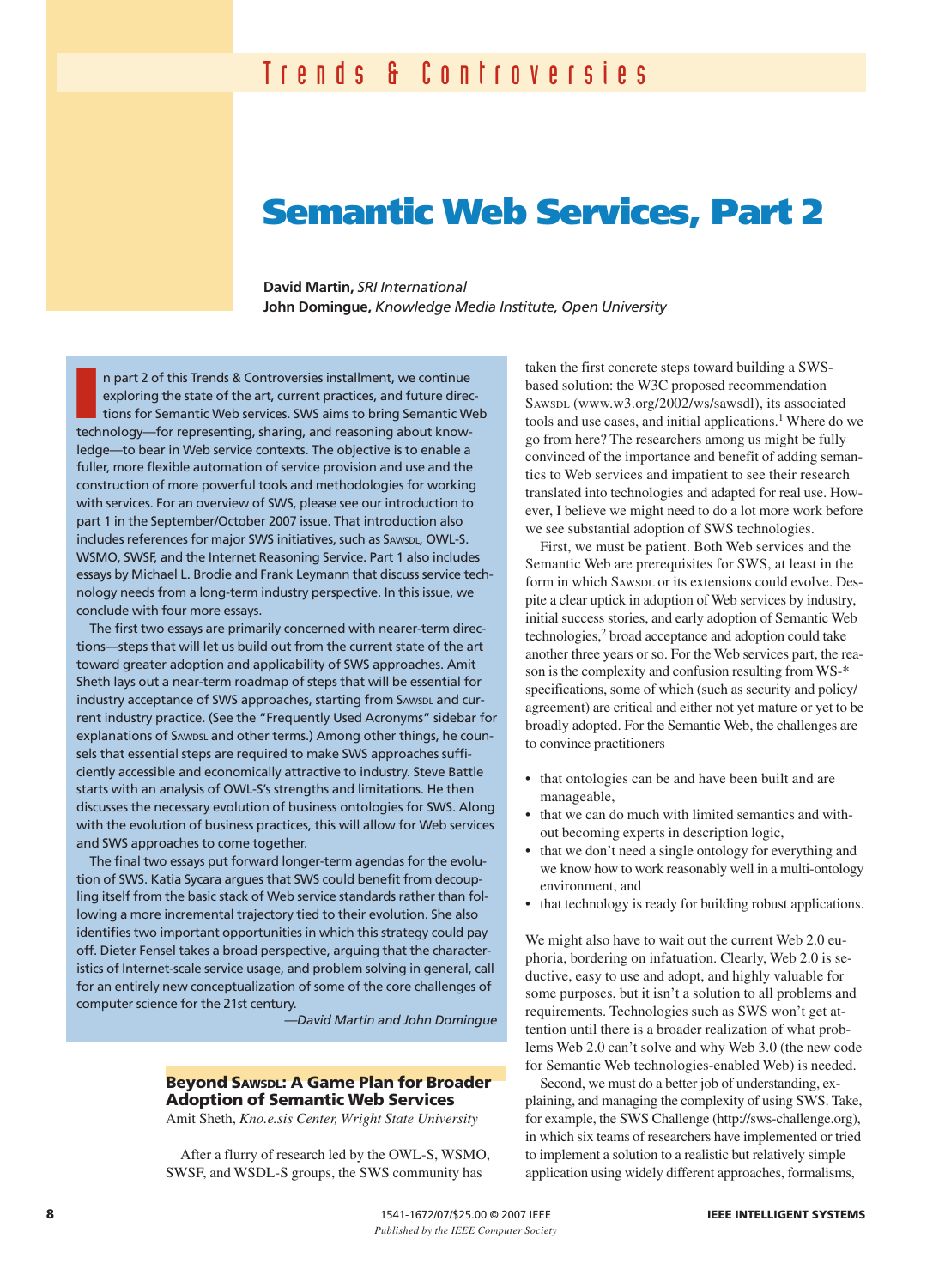techniques, and technologies. Only one team used SAWSDL. In SAWSDL's defense, this challenge started well before it became a proposed recommendation. But a WSDL-S submission to W3C (see www.w3.org/Submission/ WSDL-S), which became the starting point for W3C's work toward SAWSDL, has continued at the same time. More important, the exercise, which has already involved four meetings and spanned well over a year, shows how complex the challenges are, especially when the problem involves legacy systems or interfaces for preexisting services. Lessons from this exercise lead to two observations related to technical issues (tools and methodologies) and business issues (ROI).

Before practitioners (developers and realword users) will embrace SWS, they must have robust tools as well as methodologies to streamline all aspects of managing the SWS life cycle, including annotation, publication, discovery, data mediation, composition or configuration, orchestration, and execution. In the context of SAWSDL, initial versions of most of these have been developed—some by the LSDIS (Large Scale Distributed Information Systems) lab (see www.iswc2006.semanticweb.org/projects/ meteor-s/SAWSDL), Kno.e.sis Center (see http://knoesis.wright.edu/research/ webservices), IBM (see www.alphaworks. ibm.com/tech/wssem), and others. But these tools must be robust and in a form that developers find attractive to learn and use. An endto-end open source toolset developed by an international collaboration of researchers could facilitate this process.

Perhaps the most important step is to clearly answer questions any manager or business decision maker will ask: What is the ROI, what is the cost of adapting SWS technology, and what are the concrete benefits? In my view, we must focus on two benefits we've all talked about: service reuse and mediation/interoperability/ integration. In the late '90s, our work led to the development of a commercial workflow-management product, METEOR EAppS (Enterprise Application Suite of Tools and Services), that was licensed to numerous organizations. The company I founded, Infocosm, also used it to develop some realworld applications. In the case of existing tasks or activities, I learned that 90 percent of the total time spent developing workflows is related to data-mediation issues (transforming the output of one task into the

input of the subsequent task or tasks). Clearly demonstrating how SWS can ease this or equally vexing problems that process developers face will be important. Today's enterprise service bus, application server, and servicebased middleware vendors claim to solve the data-mediation problem using XSLT (Extensible Style Sheet Language Transformation)-based transformation. Al-

though this addresses numerous basic problems, as my student Karthik Gomadam put it, "the idea of mediating at the level of instance or between two fixed schemas is hackneyed." To accelerate this technology's adoption, we must focus on issues such as data and process mediation where using semantics will likely provide solid cases of ROI. Efforts that use semantic and ontological approaches for interoperability and data mediation<sup>3</sup> will need to be put side by side with current nonsemantic approaches to drive the point home.

Finally, although early examples of realworld SAWSDL-based services already exist (for example, see http://glycomics.ccrc.uga. edu/stargate/web\_services.jsp), we will need many more before potential adopters feel that SWS technology has reached critical mass.

As a follow-up to SAWSDL and with encouragement from members of the SWS community such as Dieter Fensel, Charles Petrie and I have started a SWS testbed incubator (www.w3.org/2005/Incubator/swsc). It will likely continue building additional experience in developing SWS-based solutions with the help of the SWS Challenge. Kno.e.sis Center, in some cases in collaboration with other researchers, is looking at three issues discussed in SAWSDL calls that we hope will be components of future solutions:

• Development of SA-REST<sup>4</sup> for semantic annotation of REST (Representational State Transfer) and other lightweight services. Such non-SOAP/WSDL services are widely used, and I see a clear value in providing a semantics-based solution to create powerful *smashups* (semantic mashups $<sup>5</sup>$ ) where it's easier to integrate</sup> data and services on the client side.

## Frequently Used Acronyms

**BPEL:** Business Process Execution Language **DAML-S:** DARPA Agent Markup Language for Services **OWL:** Web Ontology Language **OWL-S:** Web Ontology Language for Services **RDF:** Resource Description Framework **RDFS:** RDF Schema **SAWSDL:** Semantic Annotations for WSDL **SWSF:** Semantic Web Services Framework **SOA: Service-Oriented Architecture UDDI:** Universal Description Discovery and Integration **WSDL:** Web Services Description Language **WSMO:** Web Services Modeling Ontology

- Supporting precondition and effects in SAWSDL. OWL-S and others have noted this need for some time, and more recently clear use cases have emphasized a need for such support.
- Semantic annotation of policy descriptions. From a business perspective, this will be very important, especially to support nonfunctional or quality-of-service requirements.

In addition, we intend to collaborate with others who are developing an ontology for SWS, which I believe will build on work being done in the WSMO and OWL-S groups. On a more strategic and longer-term path, we hope to continue to push toward understanding and demonstrating semantics' value in making processes more agile, adaptive, and dynamic.

Rather than look for a clear winner among various SWS approaches, I believe that in the post-SAWSDL context, significant contributions by each of the major approaches will likely influence how we incrementally enhance SAWSDL. Incrementally adding features (and hence complexity) when it makes sense, by borrowing from approaches offered by various researchers, will raise the chance that SAWSDL can present itself as the primary option for using semantics for real-world and industry-strength challenges involving Web services.

#### **References**

- 1. K. Verma and A. Sheth, "Semantically Annotating a Web Service," *IEEE Internet Computing*, vol. 11, no. 2, 2007, pp. 83–85.
- 2. A. Sheth and S. Stephens, "Semantic Web: Technologies and Applications for the Real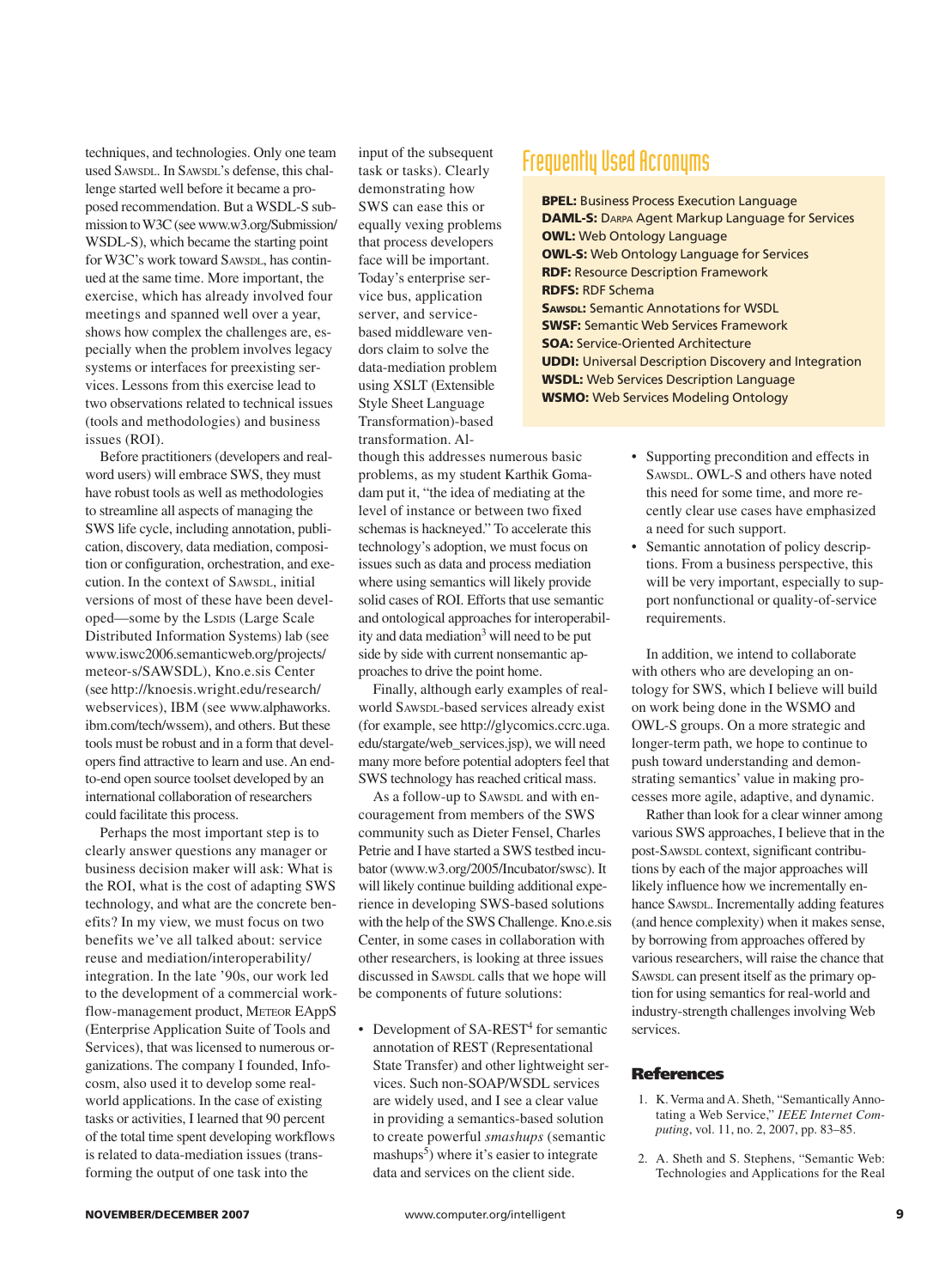World," *Proc. 16th World Wide Web Conf.* (WWW 07), 2007; http://www2007.org/ tutorial-T11.php.

- 3. M. Nagarajan et al., "Semantic Interoperability of Web Services–Challenges and Experiences," *Proc. 4th IEEE Int'l Conf. Web Services*, IEEE CS Press, 2006, pp. 373–382.
- 4. J. Lathem, K. Gomadam, and A. Sheth, "SA-REST and Smashups—Adding Semantics to RESTful Services," to be published in *Proc. 1st IEEE Int'l Conf. Semantic Computing*, 2007.
- 5. A. Sheth, K. Verma, and K. Gomadam, "Semantics to Energize the Full Services Spectrum," *Comm. ACM*, vol. 49, no. 7, 2006, pp. 55–61.

### **Business Semantics in Service-Oriented Architectures**

Steve Battle, *HP Labs Bristol, UK*

SOAs offer a powerful level of abstraction promising loosely coupled, modular design. They break away from conventional objectoriented programming, which works for tightly knit developer communities in a welldefined problem space but is less well adapted to the Web. Service interfaces cross organizational boundaries. This isn't merely a technical issue. Service interfaces must cater to the diverse business needs and terminologies of the different parties involved. They also cross functional boundaries; no longer just the province of the IT function, they must be described in a way that the business analyst can understand. At the heart of the Information Technology Infrastructure Library/Service Management (ITIL/  $ITSM$ <sup>1</sup> vision is the assumption that IT powers the business. No longer just an infrastructure provider, the IT function is key to business innovation. We must try thinking about services in new ways before they become hopelessly mired in the baggage of traditional programming techniques.

#### **Service ontology is alive and well**

The Semantic Web offers a new modeling paradigm that seems to fit the bill. It embodies the open nature of the Web in its semantics and provides an approach for capturing business vocabulary and ontology. However, we haven't yet succeeded in making this a business reality. The OWL-S ontology for services (originally DAML-S) was one of the first attempts to describe a service interface's semantics. It captures what is known

as a *glass-box model*, providing users with a description of what the service does while hiding the gory implementation details. OWL-S defines a vocabulary for describing the actions that a service could perform in terms of inputs, outputs, (pre)conditions, and effects. In this respect, it offers a tantalizing vision of the future, but it doesn't go far enough. I don't intend to criticize OWL-S; it points the way, but much work remains before we have a compelling service ontology for business use. Here, I look at the OWL-S service grounding, process, and profile for inspiration and see how research on related ontologies has grown out of this original vision.

#### **Grounding**

The OWL-S grounding in WSDL focuses on Web services' basic plumbing, looking at

To make sense of the business process, we need sophisticated models that capture both message exchanges and their associated real-world activities.

individual inputs and outputs. The service grounding has the difficult task of overcoming the semantic mismatch between OWL-S and WSDL. The SAWSDL working group has adopted a more incremental approach, expanding WS\* standards by extending the existing toolset. SAWSDL builds on an approach touched on in OWL-S, which is to embed semantic annotations directly in WSDL. This results in a more direct grounding that gets straight to the gory details of lifting and lowering messages.

A complementary approach could be to work directly with the WSDL-to-RDF mapping.<sup>2</sup> Although this grounding is important, it provides only basic hooks into the message content, where the real business semantics lies. The challenges are to understand the complex documentexchange style interactions typical in business-to-business interactions and to

figure out how to model this business data within a Semantic Web framework.

#### **Process**

It remains unclear whether the OWL-S process model describes only the necessary (nonexecutable) process constraints on the conversation between service and client or if it provides sufficient information to describe an executable workflow (or orchestration). Efforts on the SWSF (www.w3.org/ Submission/SWSF-SWSO) sought to underpin the process model with a deeper ontological analysis based on the Process Specification Language. This approach has an advantage over pure process calculi such as the pi-calculus (which provides semantics for BPEL) because it can capture rich descriptions of conditions and effects.

In practice, service exchanges are typically simple sequences that are weak on control structure and only really understandable in terms of the permissions they carry (for example, you can now deduct money from my account) and the obligations they commit the organization to (for example, you must deliver the goods). To make sense of the business process, we therefore need sophisticated models that capture both message exchanges and their associated real-world activities.

#### **Profile**

The OWL-S service profile is surely the place where we finally get to describe the nature of the service being offered, as distinct from its process or plumbing. However, there's little ontological guidance here, other than a handful of nonfunctional properties and a summary of the inputs, outputs, preconditions, and effects as seen in the process model.

Experience with UDDI has proven that we can't describe everything a service does in a simple name (even if it's a uniform resource identifier) and retain any real semantics. WSMO demonstrates the use of rich service descriptions, enabling the matching of service offers and requests in service discovery. These representations of service capabilities must be expressed in domainspecific terms. OWL-S is an upper ontology and was always intended to be extended by users into their specific domains. Business users are only now becoming savvy to the power of extensibility that ontologies offer. Part of the difficulty in describing business data, processes, and services is the sheer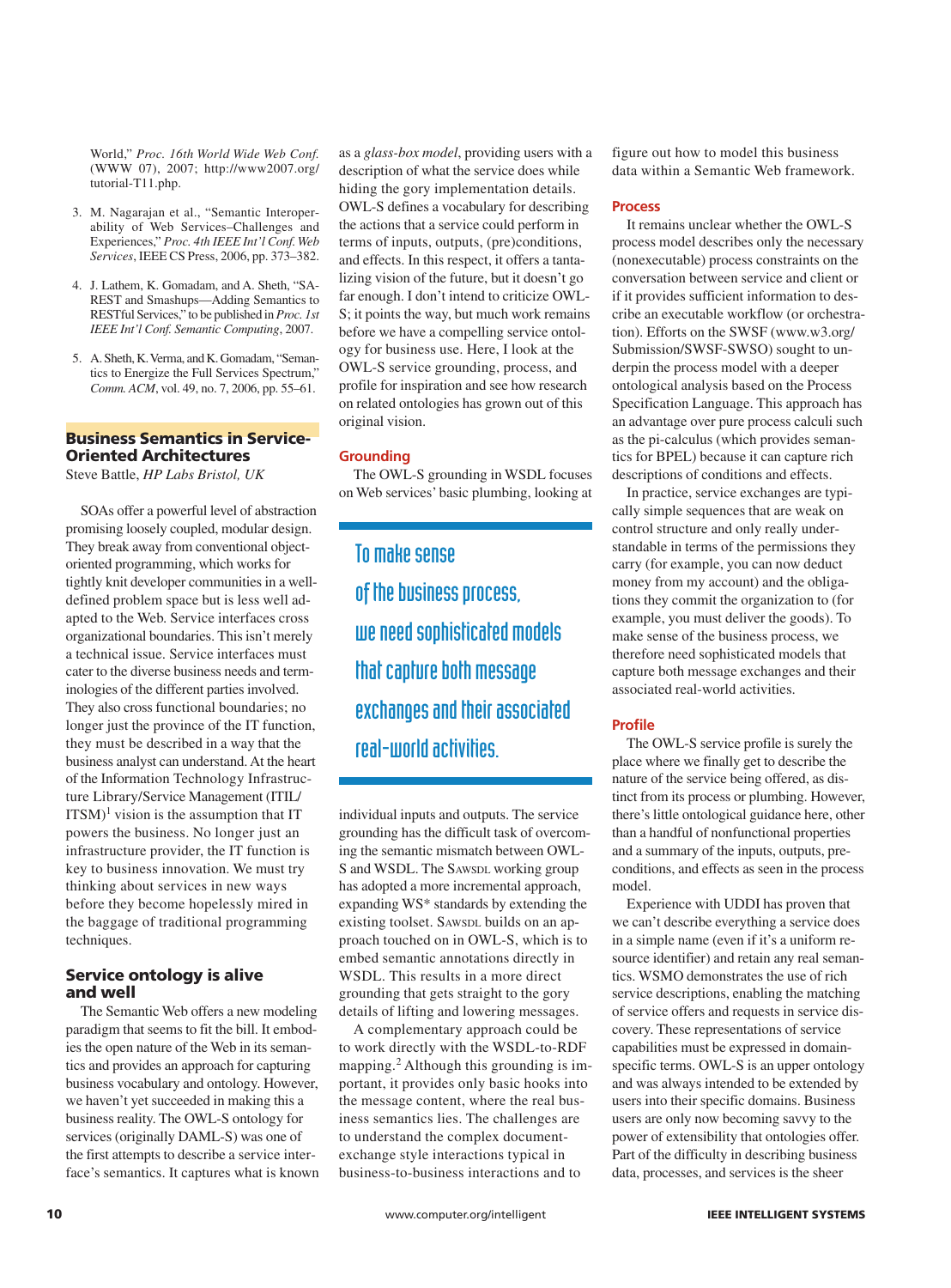variety of business models and processes out there. No single ontology could capture them all. OWL-S and WSMO are unlike existing programming languages that provide all the vocabulary up front.

Where are these emerging business ontologies? One interesting data point is the MIT Process Handbook and its associated OWL mapping.<sup>3</sup> Established in 1991, this online repository includes over 5,000 business activities. In media industries, the Functional Requirements for Bibliographic Records4 ontology provides a useful base for extensions. The distinctions it makes between works, expressions, and their manifestations coincide with different kinds of rights that must be tracked (copyright, performing, and mechanical rights). In financial industries, the Financial Product Markup Language (FPML; see www.fpml.org) has emerged as a lingua franca for e-commerce in the currency and interest-rate-derivatives markets. These seem a world apart from OWL-S, but really, they highlight the wide span of business semantics in real-world applications, ranging from industry-specific vocabularies to generic high-level ontologies.

#### **Crossing the RDF/XML chasm**

XML is the de facto standard for exchanging business messages in SOAs. Moving to RDF message exchange is beneficial where there are strong requirements to communicate structured content unanticipated at design time. An example is the Open Archives Initiative protocol for metadata harvesting, where embedding RDF/XML in the message content is a natural fit.<sup>5</sup> In other Web service applications where the message content is relatively locked down, XML remains the ideal choice, being both compact and easy to validate against an XML schema. Presenting XML and RDF as an either/or choice is therefore a mistake; Web service developers will rightly go with the tools they're familiar with. However, RDF can be viewed as an augmentation of XML providing a new level of abstraction;<sup>6</sup> individual lexical items are cast into their value space, and the document structure is mapped to an object-relational model conforming to the XML schema.

Viewing RDF as an extension of XML enables us to look at new ways in which the Semantic Web can add value to existing SOAs. The ontological approach makes us look at schema with new eyes, viewing them as definitions of business objects assembled

into a single message. RDF and OWL provide a syntax-neutral way to model and manage these business objects within a business object repository. This approach offers a future migration path for service providers that want to go native with RDF/XML, avoiding the intermediate mapping into XML while retaining backward compatibility with the XML world.

Service management software provides a comprehensive range of capabilities for managing the entire service life cycle. Even before service implementation, creating detailed, formal specifications could support powerful tools for assessing whether the new service will actually meet real business requirements. Once processes go live, they can be monitored and health-checked against their idealized specifications. The ongoing task of managing (and eventually decom-

Upper service ontologies can address only a small part of the problem; the bulk of the work lies in developing industrialscale ontologies that capture real business semantics.

missioning) services requires us to maintain dynamic models of business services, supporting assets, and their virtualized infrastructures. The Configuration Management Database lies at the heart of this ITIL configuration-management process. The ability to map these models into a Semantic Web framework enables ease of integration, sophisticated inference, and complex query that would provide invaluable business intelligence to managers who rely on highlevel views of their service operations.

The take-home message is that upper service ontologies can address only a small part of the problem, laying out the overall modeling framework. The bulk of the work still lies in the development of good, industrial-scale ontologies that capture real business semantics. These ontological extensions come from industrial stakeholders, as seen in vocabularies such as FPML, and represent a healthy pull on the Semantic Web from the real world.

#### **References**

- 1. *The HP IT Service Management (ITSM) Reference Model*, Hewlett-Packard, 2003; ftp://ftp. hp.com/pub/services/itsm/info/itsm\_rmwp.pdf.
- 2. J. Kopeck and B. Parsia, eds., *Web Services Description Language (WSDL) Version 2.0: RDF Mapping*, World Wide Web Consortium (W3C) note, June 2007; www.w3.org/TR/ wsdl20-rdf.
- 3. T.W. Malone et al., "Tools for Inventing Organizations: Toward a Handbook of Organizational Processes," *Management Science*, vol. 45, no. 3, 1999, pp. 425–443; www.ifi.unizh. ch/ddis/fileadmin/user\_upload/mklein/ malone99tools.pdf.
- 4. "Functional Requirements for Bibliographic Records," final report, IFLA Study Group on the Functional Requirements for Bibliographic Records, K.G. Saur München, 1998; www.ifla.org/VII/s13/frbr/frbr.pdf.
- 5. E. Crewe, "Extending the Open Journals System OAI Repository with RDF Aggregation and Querying," *Proc. 9th DELOS Network of Excellence Thematic Workshop: Digital Repositories*, 2005; http://delos-wp5.ukoln. ac.uk/dissemination/pdfs/crewe.pdf.
- 6. D. Booth, "RDF and SOA," position paper, W3C Workshop: Web of Services for Enterprise Computing, 2007; www.w3.org/2007/ 01/wos-papers/booth.

#### **Untethering Semantic Web Services**

Katia Sycara, *Carnegie Mellon University*

Researchers and practitioners are increasingly realizing that semantics would be a beneficial addition to Web services. Since the release of DAML-S (precursor of OWL-S) version 0.5 in 2001, Semantic Web services have seen a lot of activity. Recent notable events include the W3C-proposed recommendation status of SAWSDL and the recent SWS testbed incubator activity. So, this is a good time to pause and think, "What next?" What's the way forward to greater adoption of SWS in industry and diffusion of SWS technologies into the research and business communities?

#### **Next steps**

One approach is to follow the current incremental trajectory. SWS ontologies (such as OWL-S) were developed with the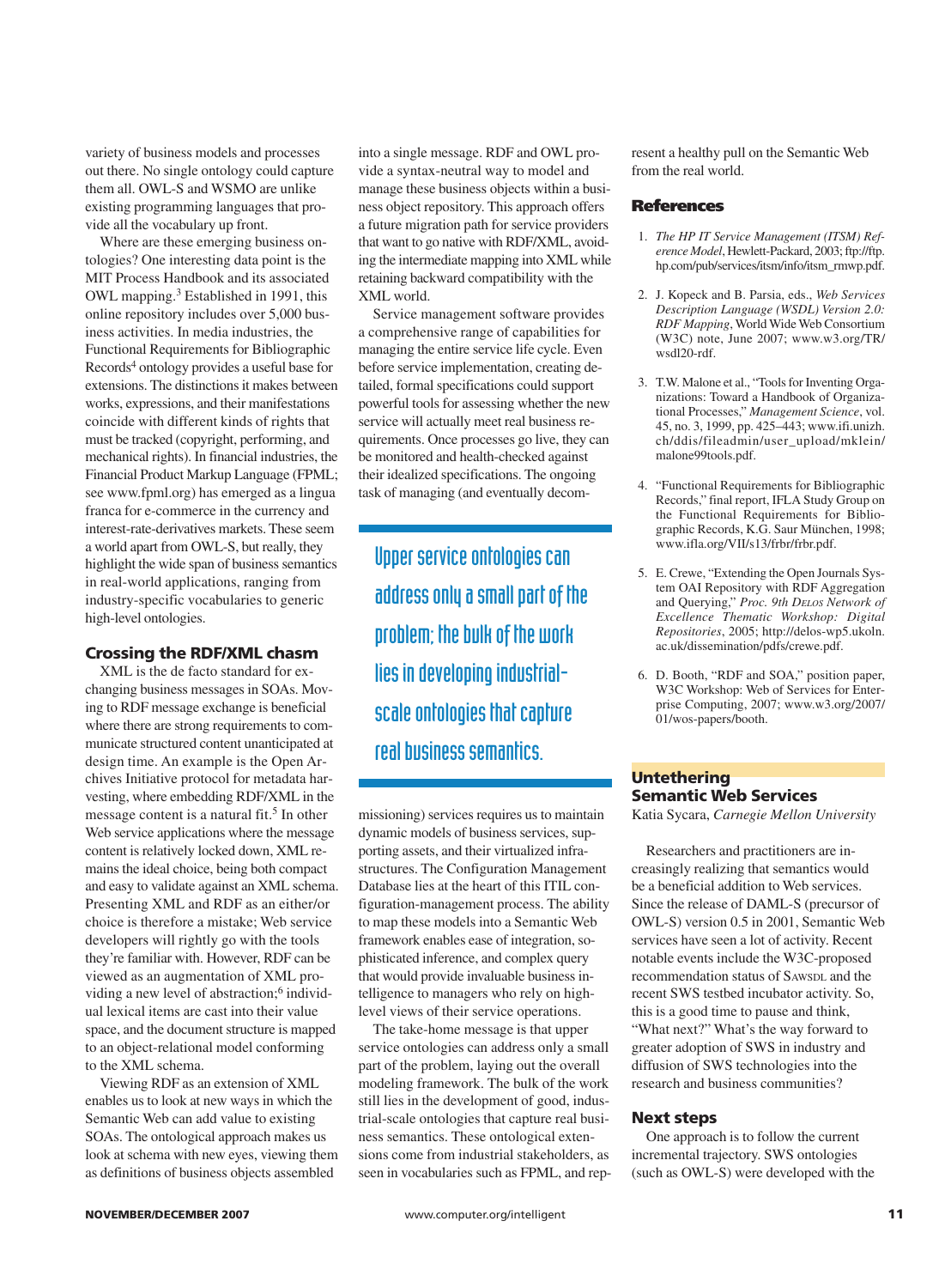realization that SWS was the child of the Semantic Web and Web services. This realization led to the explicit strategy of developing SWS technologies not in isolation, but on top of Web services and the Semantic Web. This strategic goal translated into design decisions to build on technologies at the core of the Semantic Web, such as RDF and OWL, and on Web Services standards, such as WSDL, SOAP, UDDI, and BPEL4ws (BPEL for Web Services). This philosophy is also evident in SAWSDL, which prescribes incrementally adding semantics to WSDL.

Following this incremental view binds the SWS adoption to the adoption of Web services. Web services aim to enable interoperable, dynamic business-to-business interaction; they must, therefore, also strongly support enterprise application integration.

Because organizations' IT infrastructures consist of numerous disparate legacy systems, enterprises want to bridge these systems and enable them to interoperate flexibly. From a technical perspective, an important advantage of Web services over previous distributed computing technologies is that they employ open, platformindependent standards. Adopting open standards promises not only to facilitate interoperability among disparate application platforms, but also to lower the barriers to application integration. The complexity of integration, the *integration challenge*, is increasing much faster than the ability to integrate. Service-oriented architectures and Web service technologies have been heralded as a solution.

As a matter of fact, most attention and studies on whether Web services will successfully deliver on their promise have focused on the integration challenge and IT improvement issues (such as cost reduction and increased infrastructure capability and flexibility). Undoubtedly, introducing semantics into SOA-based implementations can aid in the integration challenge by helping clients understand the intended semantics of services and the meaning of exchanged messages' content. It can also add flexibility in discovery of services that can be reused across a workflow.

However, despite Web services' promise, it's unclear that adoption is widespread. Security is a major concern.<sup>1</sup> Web services allow direct access to a company's applications, exposing corporate networks to security threats. Web services standards' immaturity is another concern, $<sup>2</sup>$  as is the lack of</sup>

standardized measurement procedures to ascertain the quality of the service provided.<sup>1</sup> Finally, some organizational cultures might be averse to Web services. If this indeed is the case, I am not sure that introducing semantics to Web services would go far enough to rapidly overcome the barriers. This would indicate that the value and power of Semantic Web services lie elsewhere.

#### **Two big opportunities**

Incrementally adding semantics to Web services standards might be in line with business caution vis-à-vis semantics (this caution possibly has its roots in the AI experiences of the '80s). However, focusing solely on inserting semantics incrementally might mean missing out on bigger opportunities to show SWS' value. I see at least two such opportunities:

A need exists to model informal business requirements in ways that make it feasible to translate them into precise business-service specifications.

- supporting *higher-level enterprise modeling* to enable integration of business goals with services that computationally enact those goals, and
- supporting increased *autonomous and dynamic* Web services behavior.

Besides being big opportunities, these two areas are attractive because, for various technological and cultural reasons, they're not tightly coupled (technically) or committed (culturally) to using the current Web services standards infrastructure.

#### **Business process semantics**

The business community has been increasingly interested in the possible impact of Web services on ROI and other business issues, while decrying the dearth of studies on these issues.3,4 Such big-picture issues include

- operational issues, such as improving quality and productivity;
- managerial issues, such as improved decision making, planning, and resource management;
- strategic issues, such as support for business alliances, business growth, innovation, and product differentiation; and
- organizational issues, such as support for organizational change, building a common vision, and facilitation of organizational learning.

To better understand this impact, we must understand how business goals translate into computational business processes that enact those goals. This reflects a top-down view.

IT is under pressure to justify the value it adds to the enterprise, and its continued efforts to do so have echoed this realization in a bottom-up way. This has resulted in a clamor for automated integration of higherlevel business functionality to the IT services that implement high-level business goals and relations. Achieving this integration will require technologies and standards for modeling and re-engineering the enterprise—not just integrating business applications.<sup>1</sup> A need exists, then, to model informal business requirements in ways that make it feasible to translate them into precise business-service specifications, including operational interfaces and rules for procedures, timing, integrity, and quality. Such modeling must be driven from the top down, directly from business requirements. The models express intended business semantics in a vertically integrated way. The modeling would provide a functionality that's entirely understandable from a business perspective; it would depend on business context, goals, and operational standards, but shouldn't depend on the technology used to implement them. The models would provide business value directly relating to business purposes and could be understood and used without knowledge of underlying IT artifacts.

Current Web services proposals don't enable the semantic representation of business relations, contracts, or business rules in a machine-understandable way. Current business-process languages aim at representing and describing business processes and achieving a joint understanding of a process involving several parties. However, they're at low abstraction levels and don't provide formal business semantics. For ex-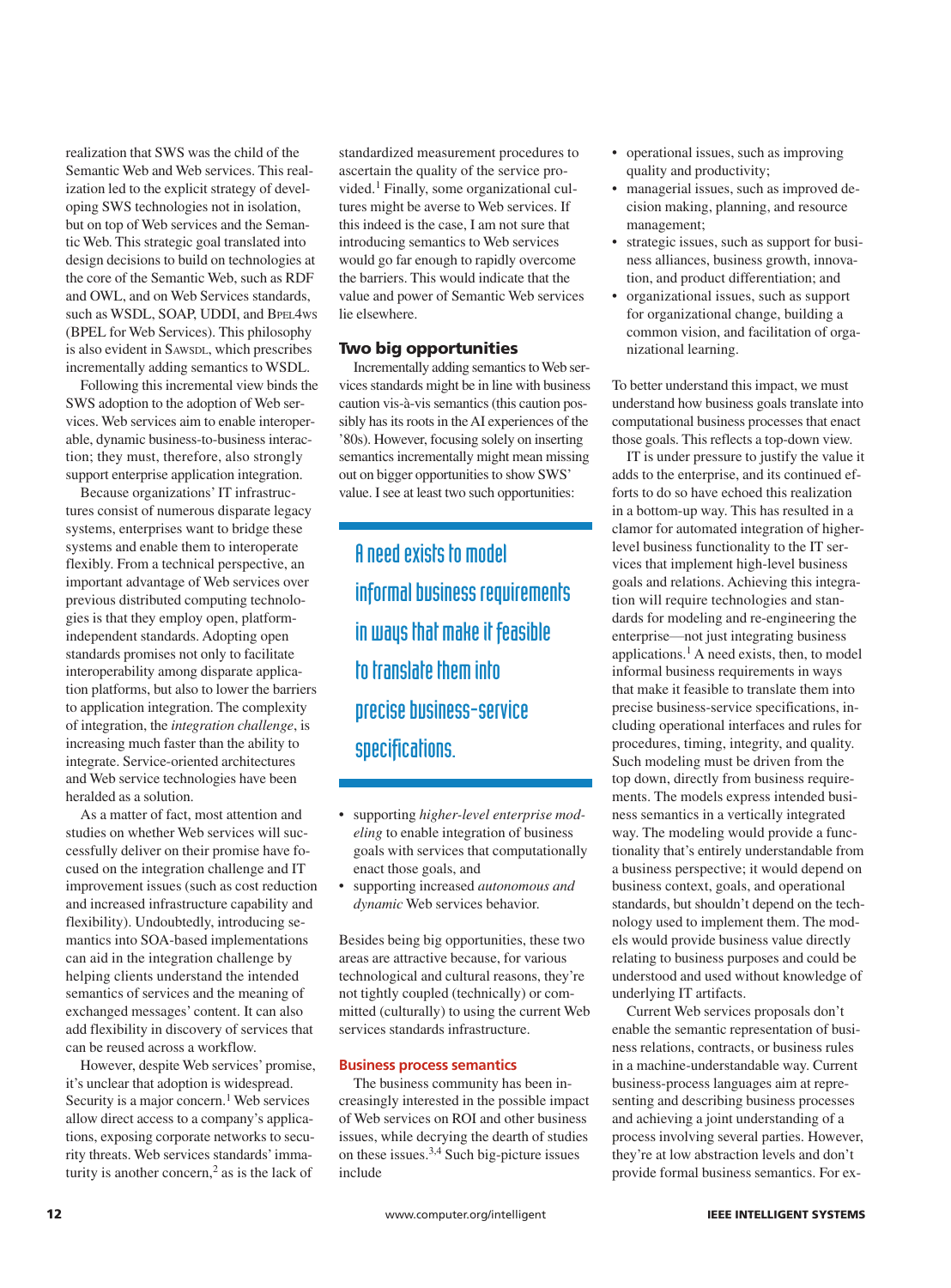ample, the Business Process Modeling Notation $5$  is a graphical notation with XML as the underlying representation, lacking formal semantics. BPEL is well suited for describing communication behavior from a particular individual service's point of view and can map to the code to execute the process representation. The technical literature spends much time discussing BPEL's shortcomings (for example, it can't represent choreographies) and the Web Services Choreography Description Language's inability to map to BPEL or to support scenarios where the number of participants is known only at runtime. For all the nomenclature similarities between service and business processes, current process languages don't concern themselves with trying to link workflows and message choreographies to high-level business notions, such as organizational goals, commitments, and contracts.

#### **Web service autonomy and dynamism**

The cell phone's emergence as a primary access point for Web content and services has fueled the need for Web services to operate more autonomously and dynamically. Ultimately, the growing Web services infrastructure (the Web services stack) facilitates the emergence of agreements between programmers and the coding of those agreements. The result, however, is an inherently brittle infrastructure that's difficult to reconfigure to accommodate new Web services or react to failures and that's inevitably expensive to maintain. For example, service registries don't directly support sufficiently flexible, dynamic, automated service discovery; nor do they support service context, such as locationdependent or context-sensitive information. The way to overcome the infrastructure's brittleness is to make Web services more autonomous by letting them reconfigure their interaction patterns. Any increase in autonomy lets Web services react to changes while minimizing direct intervention from programmers. Crucially, the lack of explicit semantics prevents Web services from acting autonomously, which prevents them from dynamically discovering one another or understanding what each other's messages mean and what tasks each performs.

#### **A possible way forward**

The presence of semantics is a sine qua non for making progress in these two opportunity areas, and work by the SWS research community is under way.<sup>6-8</sup> The skeptic asks, "But what about the barriers to adoption that you mentioned?" A number of answers come to mind. Regarding the barriers to current adoption of Web services, decoupling SWS from the Web services stack might mitigate some challenges and make the new technology nimbler. Additionally, neither area of opportunity involves an accumulation of legacy technologies, so embracing the SWS promise wouldn't entail abandoning past investment (unlike the case of the application integration challenge). Moreover, the higher level of conceptualization called forth would increase understanding of security issues and how security and other service-quality concerns might tie in with business goals and commitments. Finally, if the SWS approaches can provide

The notion of 100 percent completeness and correctness doesn't make sense anymore; the underlying fact base is changing faster than any reasoning process can process it.

breakthroughs that add value in orders of magnitude, as I anticipate, this alone will provide compelling incentives to deal with any apparent barriers.

The SWS community has the opportunity to lead the development of standards and specifications for concepts such as contracts, business-level agreements, and commitments and how they relate to the processes that computationally enact them. Current standards can't express these processes because they require more semantically rich representations. Additionally, by supporting dynamism and autonomy, SWS can support service decentralization and adaptive business processes that support changing business needs. This new orientation of SWS work, decoupled from the current Web services stack, could lead to a more flexible and expressive services infrastructure that meets business needs.

#### **References**

- 1. D. McGoveran, *Embracing SOA: The Benefits of Integration Independence*, report 20060125, Alternative Technologies and TIBCO Software, 2006; www.tibco.com/ resources/solutions/soa/embracing\_soa\_wp.p
- 2. H. Deitel et al., *Web Services: A Technical Introduction*, Pearson Education, 2003.
- 3. R. Hailstone and R. Perry, "IBM and the Strategic Potential of Web Services: Assessing the Customer Experience," ICD white paper, IBM, 2002.
- 4. A. Manes, *Web Services: A Manager's Guide*, Addison Wesley, 2003.
- 5. *Business Process Modeling Notation Specification*, tech. report, Object Modeling Group, 2006; www.bpmn.org/Documents/OMG% 20Final%20Adopted%20BPMN%201- 0%20Spec%2006-02-01.pdf.
- 6. N. Desai et al., "OWL-P: A Methodology for Business Process Modeling and Enactment," *Proc. 7th Int'l Bi-Conf. Workshop Agent-Oriented Information Systems III* (AOIS 05), LNCS 3529, Springer, 2006, pp 79–94.
- 7. M. Paolucci and K. Sycara, "Autonomous Semantic Web Services," *IEEE Internet Computing*, vol. 7, no. 5, 2003, pp. 34–41.
- 8. R. Masuoka, B. Parsia, and Y. Labrou, "Task Computing—The Semantic Web Meets Pervasive Computing," *Proc. 2nd Int'l Semantic Web Conf.*, LNCS 2870, Springer, 2003, pp. 866–881.

#### **Computing for the World: Incomplete, Incorrect, but Requested!**

Dieter Fensel, *University of Innsbruck and STI International*

Dave Brown from Worcester Polytechnic Institute recently asked whether the work on problem-solving methods of the late '90s is dead.<sup>1</sup> I answered, "Yes, but only in a certain sense." Heuristic problem solving for closed, fixed applications doesn't deserve much attention anymore. However, heuristic problem solving has begun to reappear on a worldwide scale. Two distinct approaches define its essence:

- a goal-driven approach where the solution process is only partially determined ahead of time and actually decided at runtime on the basis of available data and services, and
- a heuristic approach that gives up on the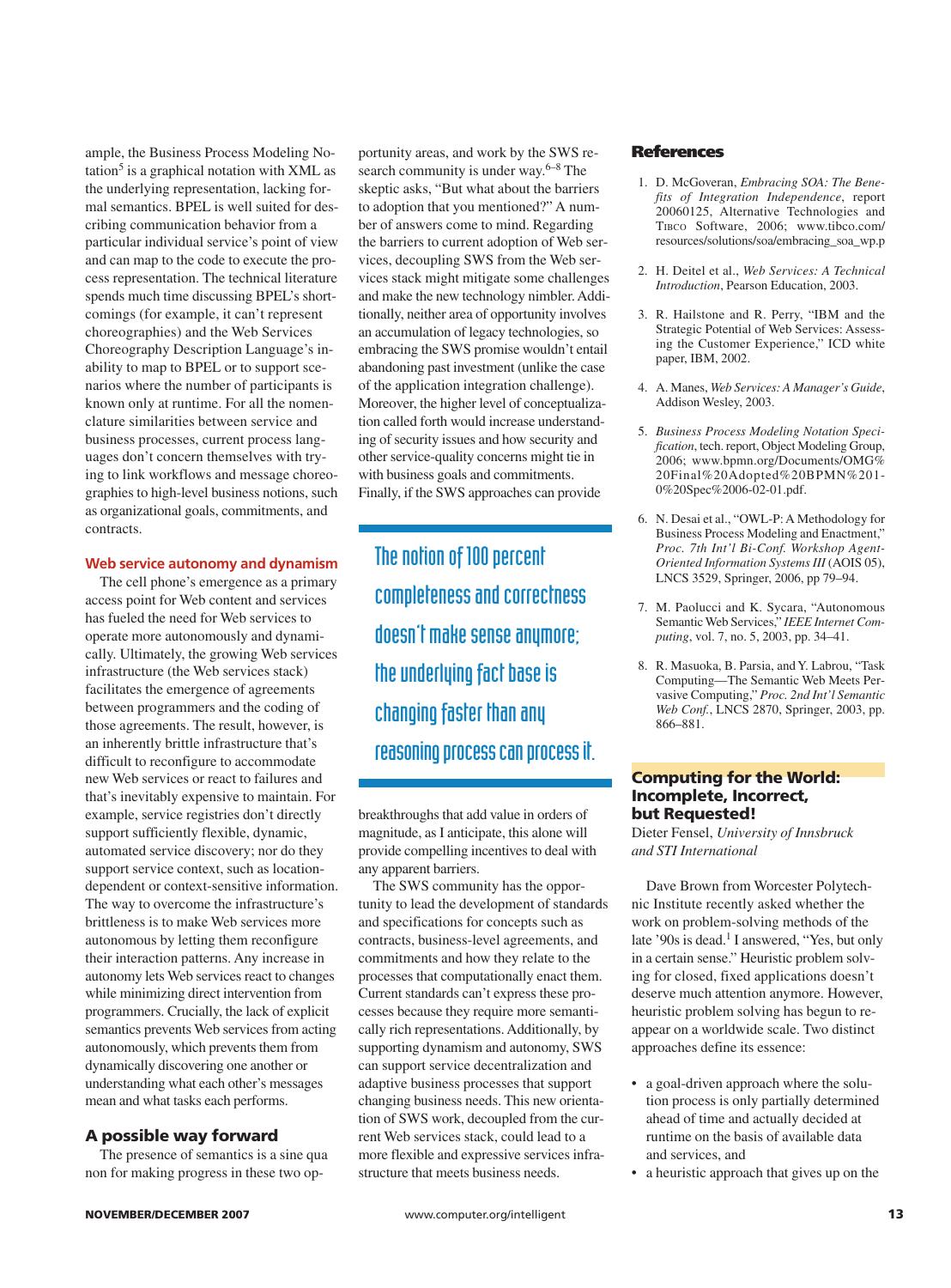absolute notion of completeness and correctness to gain scalability.

Both aspects seem to be essential for working in an open, heterogeneous, distributed, and fast-changing environment such as the World Wide Web. Therefore, areas of computer science that initially aimed toward 100 percent complete and correct solutions start to incorporate these principles as soon as they want to be usefully applied in a Web context.

In a large, distributed, and heterogeneous environment, the classical ACID (atomic, consistent, isolated, and durable) guarantees of the database world no longer scale in any sense. It's completely out of scope to assume that the Web could remain static until some crawler has searched it in its entirety to produce a defined query result. Therefore, a simple read operation in an environment such as the Web, a peer-to-peer storage network, a set of distributed repositories, or a space can't guarantee completeness in the sense of assuming that if data wasn't returned, it didn't exist. It's often the case that the data just wasn't found in the amount of time given to search for it. Similarly, a write can't guarantee that a consistent state replicates immediately to all storage facilities at once.

What holds for simple data lookup holds in an even stronger sense for reasoning on Web scale.<sup>2</sup> The notion of 100 percent completeness and correctness as usually assumed in logic-based reasoning doesn't make sense anymore because the underlying fact base is changing faster than any reasoning process can process it. So, we must develop a notion of usability of inferred results and relate them with the resources that are requested for those results.

Even in information retrieval, the notion of completeness (recall) becomes more and more meaningless in the context of Webscale information infrastructures. It's unlikely that users will request all the information available about and relevant to a certain topic because this might exceed the amount of information processing they're investing in achieving a certain goal. So, instead of investigating the full space of precision and recall, information retrieval is starting to focus more on improving precision and ranking of results.

In a world of billions of services, the cost of finding the "optimal" service might outweigh the benefits. Pragmatic servicediscovery approaches will focus on utility (stopping the search when a service is found that's good enough to fulfill a request). Also, it's unrealistic to assume that semantic descriptions of services are correct and complete—that is, that they duplicate a service's functionality at the description level.

In all areas, you must define the trade-off between the guarantees you provide in terms of service-level agreements (completeness and correctness are just examples of very strong guarantees) and what this requires in terms of assumptions and computational complexity. Various relationships exist between these factors, and they're worth further analysis and more detailed study. Different heuristic problem-solving approaches are just different combinations of three factors:

- *Service-level agreements* (or goals) define what type of result the problem solving must provide. Do we request an optimal solution, a semi-optimal solution, or just any solution?
- *Assumptions* describe the generality of the problem-solving approach. Assuming that the problem has only one solution allows stopping the search for an optimum once a solution has been found. Instead of a global optimization method, a much simpler heuristic search method can be used in this case and would still deliver a global optimum.
- *Computational complexity* (scalability) denotes the resources required to fill the gap between the assumptions and the goals.

Computer science in the 20th century was about perfect solutions in closed domains and applications. Computer science in the 21st century will be about approximate solutions and frameworks that capture the relationships of partial solutions and requirements in terms of computational costs—that is, the proper balance of their ratio. In a nutshell, heuristic problem solving on the Web scale will likely soon become an entire research area. This shift is comparable to the transition from classical physics to relativity theory and quantum mechanics, where relativistic notions and the principle limits of precision replace the notion of absolute space and time.

First steps in this direction are efforts such as WSMO, which translates earlier modeling approaches for heuristic problem solving such as KADS,<sup>3</sup> CommonKADS,<sup>4</sup> and the Unified Problem-Solving Method Development Language  $(UPML)^5$  to conceptual models for open, distributed, and heterogeneous problem solving. WSMO is augmented by a family of formalization languages called the Web Service Modeling Languages:

- WSML-Core captures RDFS.
- WSML-DL (Description Logics) captures OWL.
- WSML-Rule captures the Rule Interchange Format (RIF).
- WSML-Full provides a full-fledged, layered logical framework.

As a third cornerstone, WSMX (Web Service Execution Environment) and SEE (Semantic Execution Environment) provide reference architectures for scalable problem solving on the Web.

Recent work derives simple description means for services from this framework. WSMO-Lite combines

- SAWSDL as means to reference semantic descriptions,
- a small meta-ontology in RDFS to define the pragmatic meaning of a semantic description (that is, specifying whether it's a condition or an effect of an operation), and
- RDF syntax.

MicroWSMO will drive this into a simpler, useful framework for describing services semantically. It will provide structured tags (concepts with attributes) that link to ontologies in the background as means for communities of service users to tag services.

Returning to Brown's question with which I started this essay: problem-solving methods are alive in the same way a baby is alive when it leaves its closed and cozy world. A child's transition to a new, open world can be inconvenient and painful. Its a new world is full of risk, but also large enough to provide for future growth and development towards its full potential.

#### **References**

- 1. D. Fensel, *Problem-Solving Methods: Understanding, Development, Description, and Reuse*, LNAI 1791, Springer, 2000.
- 2. D. Fensel and F. van Harmelen, "Unifying